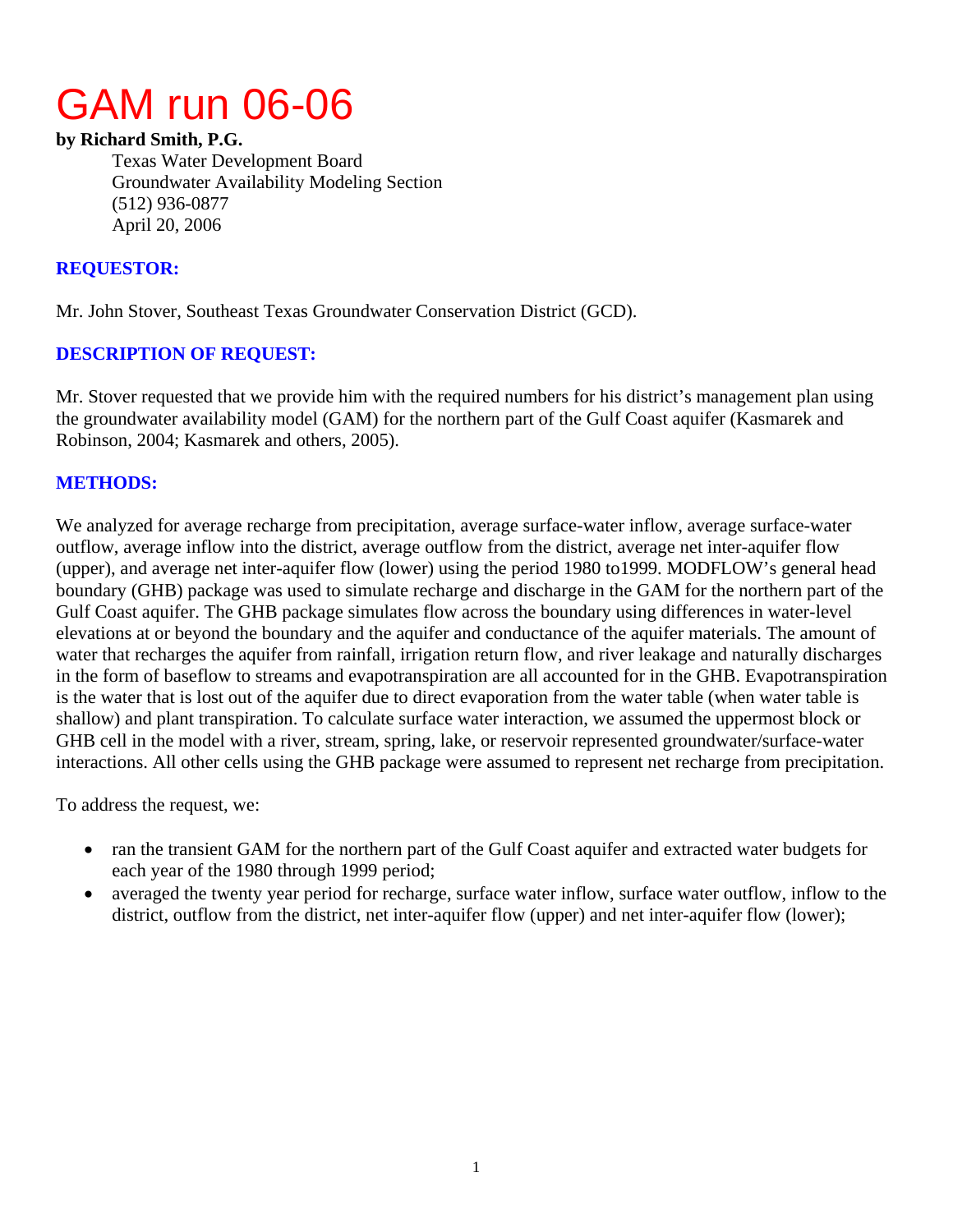# **PARAMETERS AND ASSUMPTIONS:**

- For detailed discussion on assumptions and limitations of the northern part of the Gulf Coast aquifer GAM, refer to Kasmarek and Robinson (2004) and Kasmarek and others (2005).
- The model includes four layers, representing the Chicot aquifer (Layer 1), the Evangeline aquifer (Layer 2), the Burkeville confining unit (Layer 3), and the Jasper aquifer (Layer 4).
- Quality of model calibration can be estimated using root mean square (RMS) error. RMS error evaluates differences between measured and simulated water levels in the wells considered for calibration. The RMS error is 31 feet for the Chicot aquifer, 45 feet for the Evangeline aquifer, and 38 feet for the Jasper aquifer for the calibration year 2000.

#### **RESULTS:**

The Chicot, Evangeline, and Jasper are the principal aquifers in the Southeast Texas GCD with the Burkeville functioning as a confining unit. The components of the budgets shown in Table 1 include:

- Precipitation recharge—This component represents areally distributed recharge due to precipitation falling on the outcrop areas of aquifers. This value reflects the average precipitation from 1980 to 1999.
- Surface water inflow and outflow—This describes the interaction between the aquifer and streams, springs, lakes, wetlands, and possibly irrigation return flow.
- Net inter-aquifer flow upper and lower—This describes the vertical flow, or leakage, between two aquifers. This flow is controlled by the water levels in each aquifer and aquifer properties of each aquifer that define the amount of leakage that can occur. "Inflow" to an aquifer from an overlying or underlying aquifer will always equal the "Outflow" from the other aquifer.
- Inflow into and outflow from the district—This component describes the lateral flow of groundwater within the aquifer between the GCD and adjacent counties.

The water budgets for an individual cell containing a GCD boundary are assigned to either the GCD or the surrounding county.

### **REFERENCES:**

- Kasmarek , M. C., and Robinson, J. L., 2004, Hydrogeology and simulation of groundwater flow and landsurface subsidence in the northern part of the Gulf Coast aquifer system, Texas: U.S. Geological Survey Scientific Investigations Report 2004-5102, 111p.
- Kasmarek , M. C., Reece, B. D., and Houston, N. A., 2005, Evaluation of groundwater flow and land-surface subsidence caused by hypothetical withdrawals in the northern part of the northern part of the Gulf Coast aquifer system, Texas: U.S. Geological Survey Scientific Investigations Report 2005-5024, 70p.